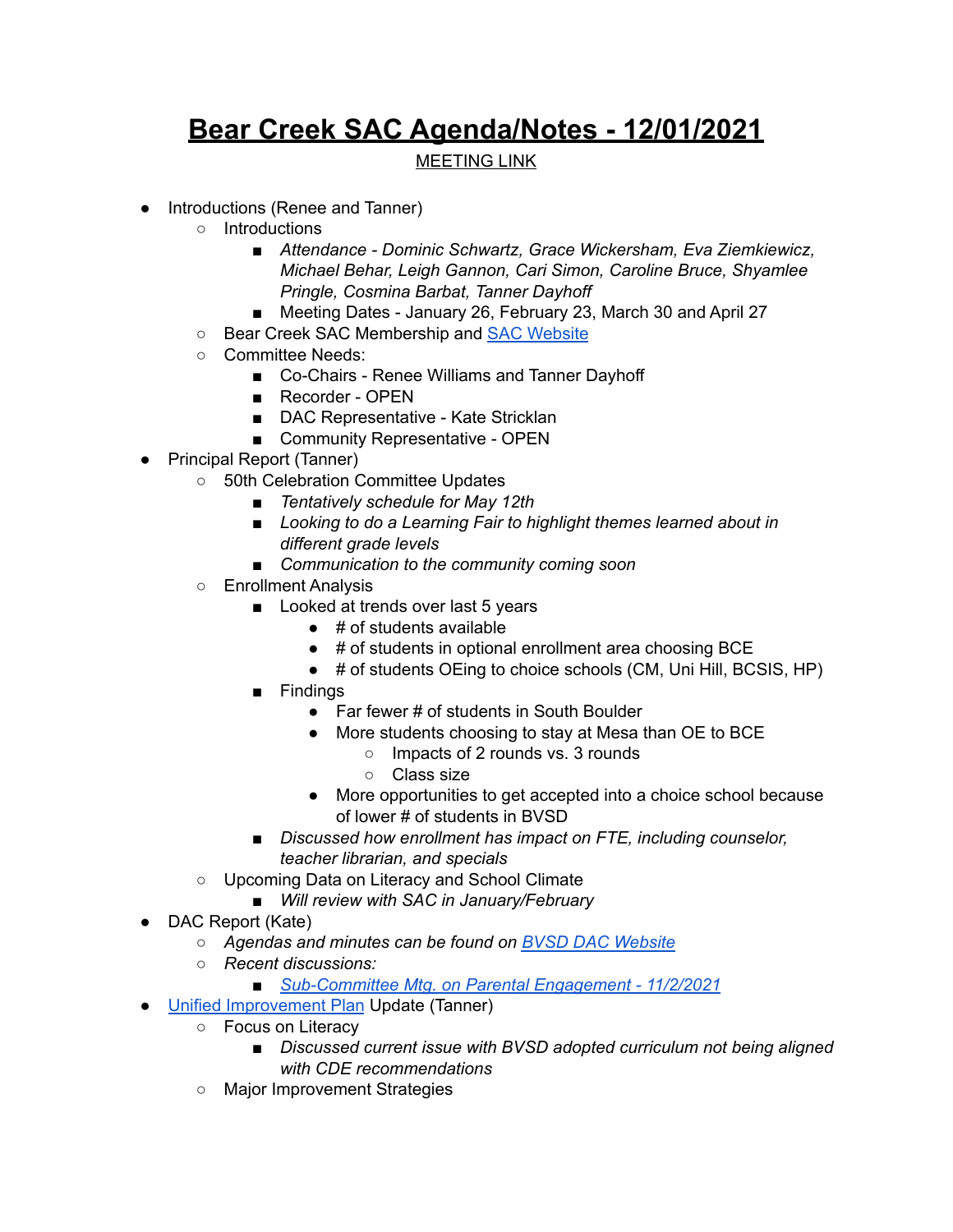- Implementation of Fundations
- Improvement of Student Support Process
- Learning about Instructional Infrastructure (Strategic Plan)
- [Action](https://docs.google.com/spreadsheets/d/13YK1C57vM9PC98z6Zi2nxuyo1v-7_XmGdTiuTfMVWfQ/edit?usp=sharing) Plan
	- BCE Student Support [Process](https://sites.google.com/bvsd.org/bcestudentsupportprocess/home) (for Staff use)
	- *■ Discussed in more detail the Student Support Process and it's purpose at Bear Creek*
- Use of Professional Learning Time

------------------------------------------------------------------------------------------------------------------------------- ----------

SAC Responsibilities: Colorado State Statute [22-11-402](http://www.lpdirect.net/casb/crs/22-11-402.html) and BVSD policies [AE](https://www.bvsd.org/about/board-of-education/policies/policy/~board/a-policies/post/ae-accountabilitycommitment-to-accomplishment) and [AE-R](https://www.bvsd.org/about/board-of-education/policies/policy/~board/a-policies/post/ae-r-accountabilitycommitment-to-accomplishment-regulation) established SAC powers and duties. SAC responsibilities include the following:

- Recommending to the principal of the school priorities for spending school moneys, including federal funds, where applicable;
- Making recommendations to the principal of the school and the superintendent concerning preparation of a school Performance or Improvement plan, if either type of plan is required;
- Meeting a least quarterly to discuss whether school leadership, personnel, and infrastructure are advancing or impeding implementation of the public school's Performance, Improvement, Priority Improvement, or Turnaround plan, whichever is applicable, and other progress pertinent to the public school's accreditation contract;
- Providing input and recommendations to the DAC and district administration, on an advisory basis, concerning principal development plans and evaluations;
- Publicizing opportunities to serve and soliciting parents to serve on the SAC
- Assisting the district in implementing at the school level the district's family engagement policy; and
- Assisting school personnel to increase family engagement with teachers, including family engagement in creating READ plans, Individual Career and Academic Plans, and plans to address habitual truancy.

- Excerpt taken from the Colorado Department of Education - District Accountability Handbook, (Fall 2018)

SAC Membership: Each school is responsible for establishing a School Accountability Committee (SAC). Colorado State Statute [22-11-401](http://www.lpdirect.net/casb/crs/22-11-401.html) and BVSD policy [\(AE-R](https://www.bvsd.org/about/board-of-education/policies/policy/~board/a-policies/post/ae-r-accountabilitycommitment-to-accomplishment-regulation)) determine membership requirements. Each SAC should consist of at least the following seven members:

- The principal of the school or the principal's designee;
- At least one teacher who provides instruction in the school;
- At least three parents of students enrolled in the school
- At least one adult member of an organization of parents, teachers, and students recognized by the school; and